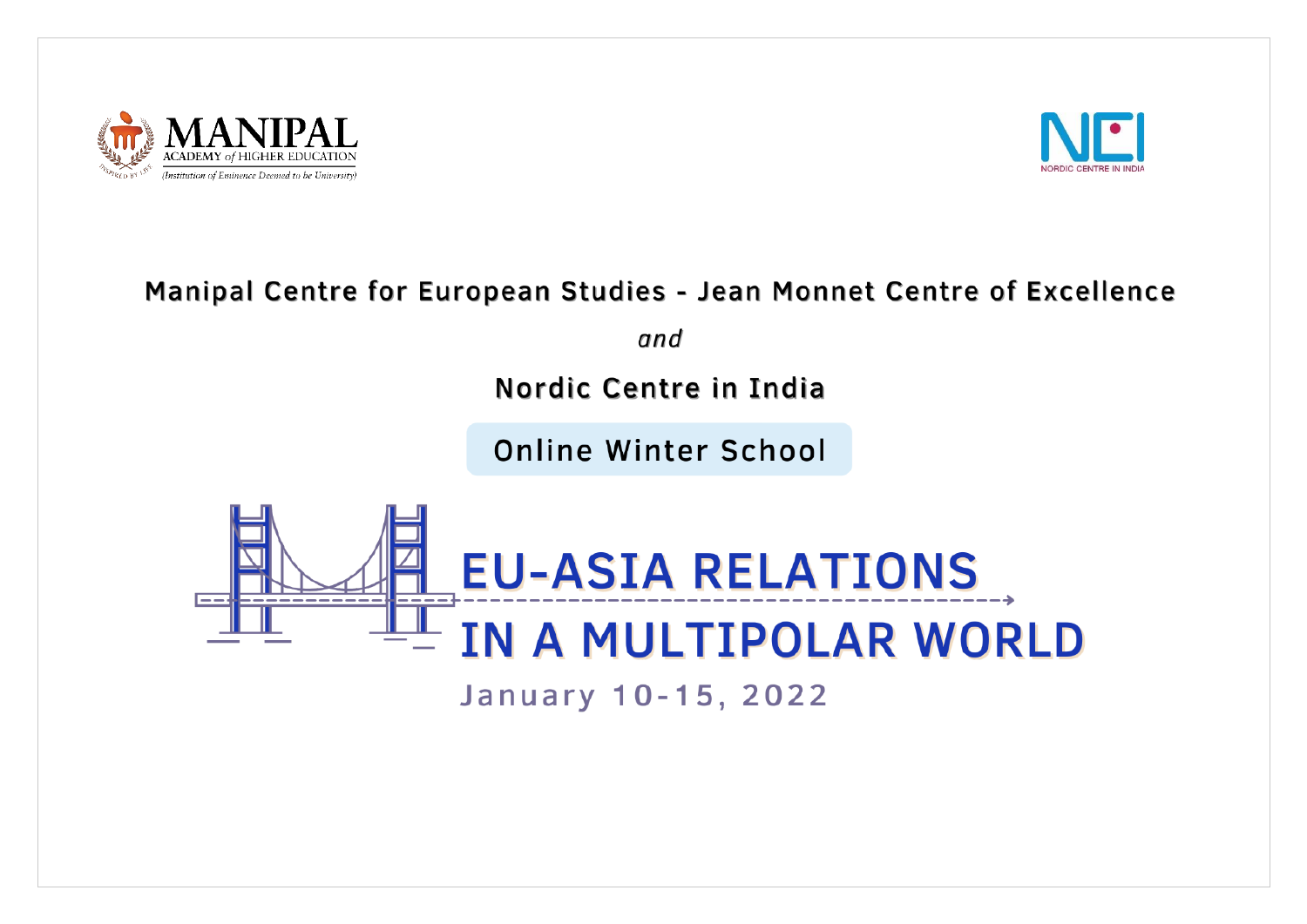# **Day 1: 10 January 2022, Monday**

| Time (IST)      | Event                                                                                          |                                                                                                                                                                                    |
|-----------------|------------------------------------------------------------------------------------------------|------------------------------------------------------------------------------------------------------------------------------------------------------------------------------------|
| $12.00 - 13.30$ | Inaugural Session: EU-Asia Relations in a<br><b>Multipolar World</b>                           | Opening Remarks: Ms Priya Vijaykumar Poojary<br>Lecturer, Manipal Centre for European Studies,<br>Manipal Academy of Higher Education (MAHE)                                       |
|                 |                                                                                                | Welcome Address: Prof Neeta Inamdar<br>Jean Monnet Chair and Head, Manipal Centre for European Studies, MAHE                                                                       |
|                 |                                                                                                | <b>Introductory Remarks: Dr Yeo Lay Hwee</b><br>Director, European Union Centre in Singapore and Adjunct Fellow,<br>S Rajaratnam School of International Studies (RSIS), Singapore |
|                 |                                                                                                | Inaugural Address: Mr Niccolò Rinaldi<br>Head of Unit - Asia, Australia and New Zealand<br>Directorate General for External Policies of the Union, European Parliament             |
|                 |                                                                                                | Concluding Remarks: Dr Yatharth Kachiar<br>Assistant Professor, Manipal Centre for European Studies, MAHE                                                                          |
| $13.30 - 14.00$ | <b>Break</b>                                                                                   |                                                                                                                                                                                    |
| $14.00 - 14.45$ | Session 2: Ice-breaker Activity                                                                | Ms Priya Vijaykumar Poojary and Dr Yatharth Kachiar<br>Manipal Centre for European Studies (MCES), MAHE, India                                                                     |
| 14.45 - 15.00   | <b>Break</b>                                                                                   |                                                                                                                                                                                    |
| $15.00 - 16.30$ | Session 3: Conceptualising and Contextualising<br><b>EU-Asia Relations in a Changing World</b> | Ms Priya Vijaykumar Poojary<br>Lecturer and Research Scholar, MCES, MAHE                                                                                                           |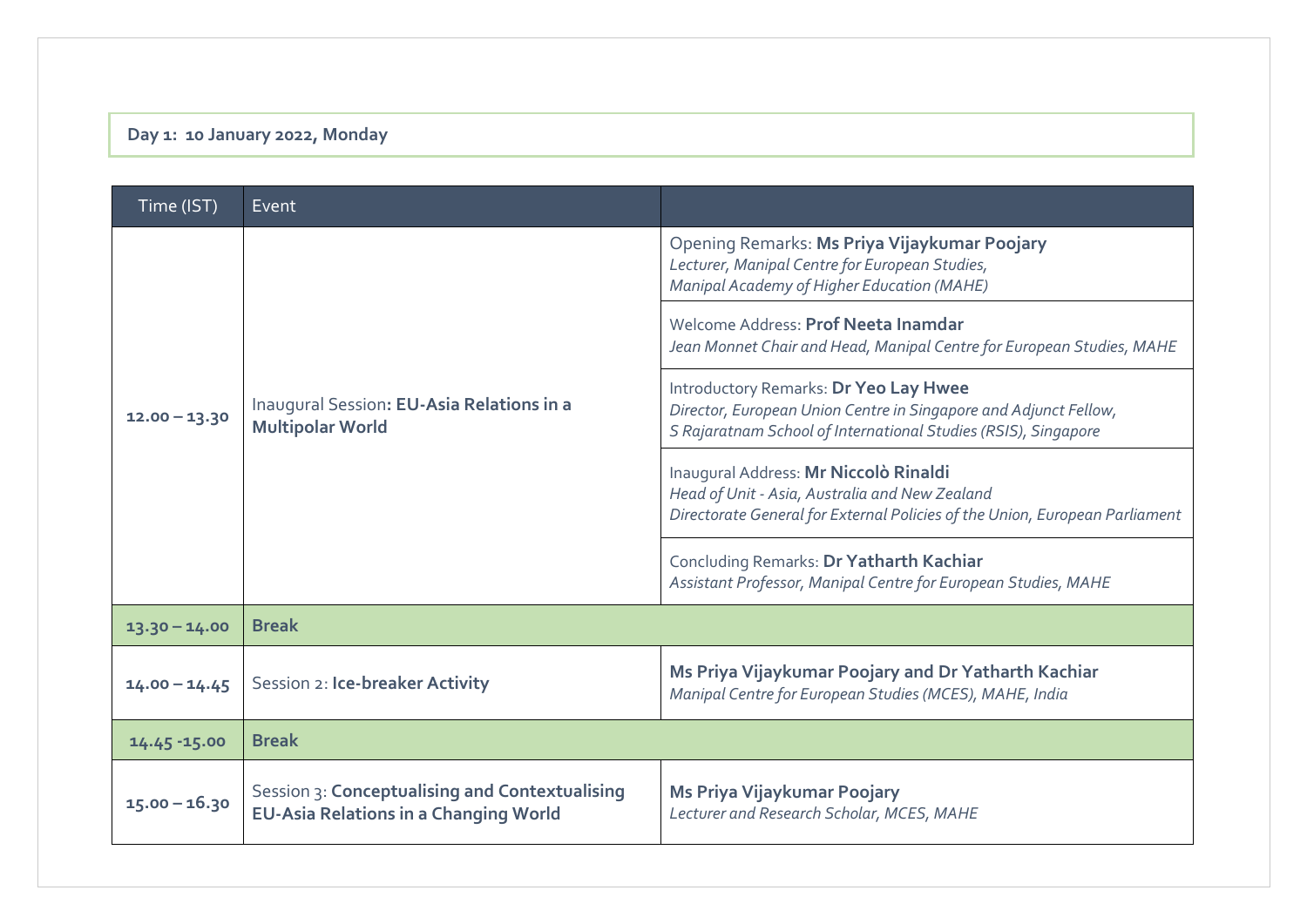# **Day 2: 11 January 2022, Tuesday**

| Time (IST)      | Event                                                                                             |                                                                                                                                                          |
|-----------------|---------------------------------------------------------------------------------------------------|----------------------------------------------------------------------------------------------------------------------------------------------------------|
| $12.00 - 13.30$ | Session 4: Decoding the Geopolitical Construct of<br>the Indo-Pacific<br>Moderated by Dr Yatharth | <b>Dr Harsh Pant</b><br>Professor, King's College London and Director and Head Strategic Studies<br>Programme, Observer Research Foundation (ORF), India |
|                 |                                                                                                   | Dr Gudrun Wacker<br>Senior Fellow, German Institute for International and Security Affairs<br>(SWP), Berlin, Germany                                     |
| $13.30 - 14.00$ | <b>Break</b>                                                                                      |                                                                                                                                                          |
| $14.00 - 15.30$ | Session 5: Brainstorming for Dossier on EU-Asia<br><b>Relations in a Multipolar World</b>         | Ms Priya Vijaykumar Poojary and Dr Yatharth Kachiar<br>MCES, MAHE                                                                                        |
| $15.30 - 16.00$ | <b>Break</b>                                                                                      |                                                                                                                                                          |
| $16.00 - 17.30$ | Session 6: EU Actorness in South Asia                                                             | Dr Yatharth Kachiar<br>Assistant Professor, MCES, MAHE                                                                                                   |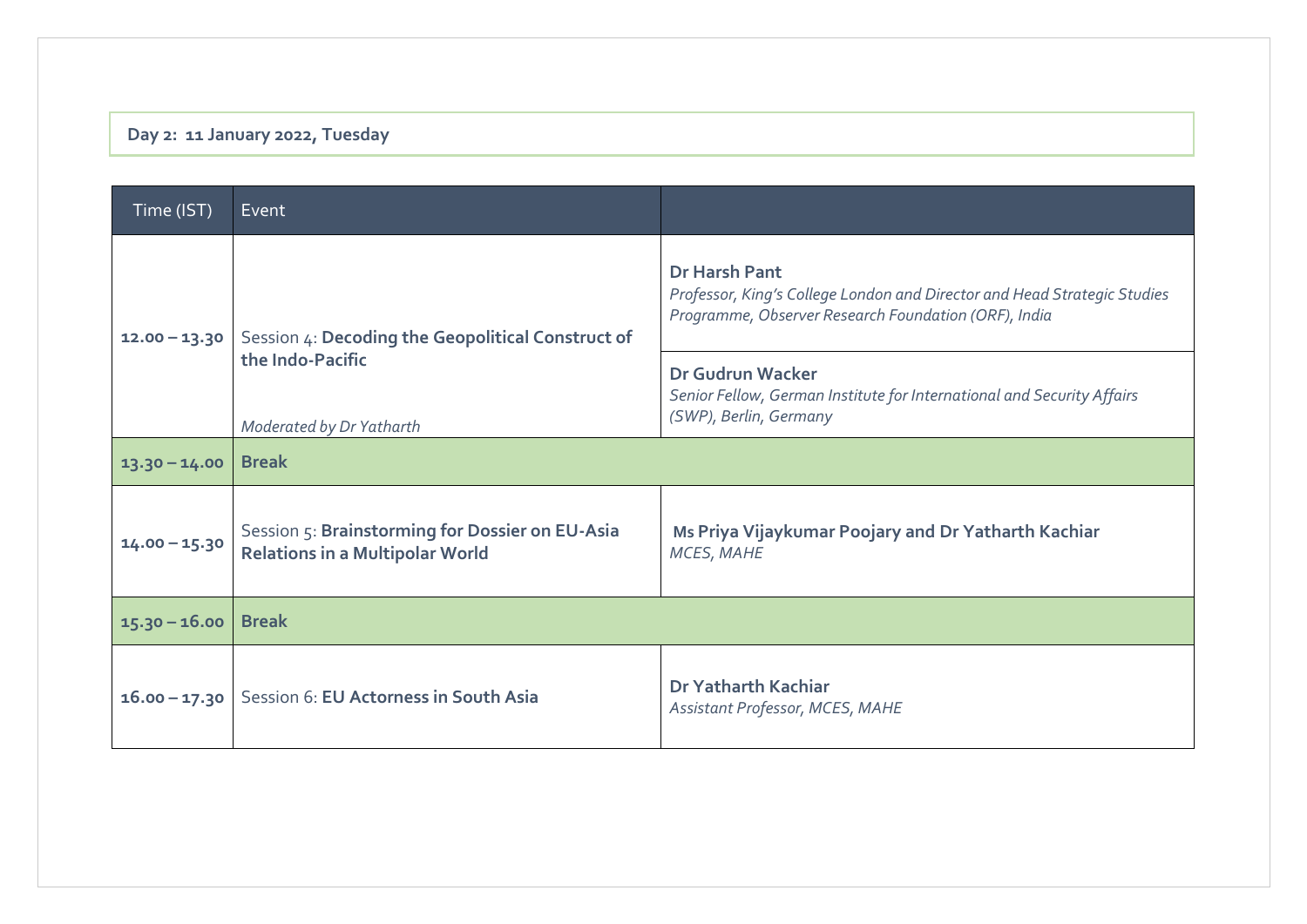## **Day 3: 12 January 2022, Wednesday**

| Time (IST)      | Event                                                                    |                                                                                                                                     |
|-----------------|--------------------------------------------------------------------------|-------------------------------------------------------------------------------------------------------------------------------------|
| $12.00 - 13.30$ | Session 7: Connectivity and Economic Integration<br>in the Indo-Pacific  | <b>Dr Anita Prakash</b><br>Senior Policy Advisor, Economic Research Institute for ASEAN and<br>East Asia (ERIA), Jakarta, Indonesia |
| $13.30 - 14.00$ | <b>Break</b>                                                             |                                                                                                                                     |
| $14.00 - 15.30$ | Session 8: EU's Strategic and Commercial Pursuits<br>in the Indo-Pacific | Mr Hosuk Lee-Makiyama<br>Director, European Centre for International Political Economy (ECIPE),<br>Brussels, Belgium                |
| $15.30 - 16.00$ | <b>Break</b>                                                             |                                                                                                                                     |
| $16.00 - 17.30$ | Session 9: EU-ASEAN Relations in 21st Century                            | Dr Rahul Mishra<br>Senior Lecturer, Asia-Europe Institute, University of Malaya, Malaysia                                           |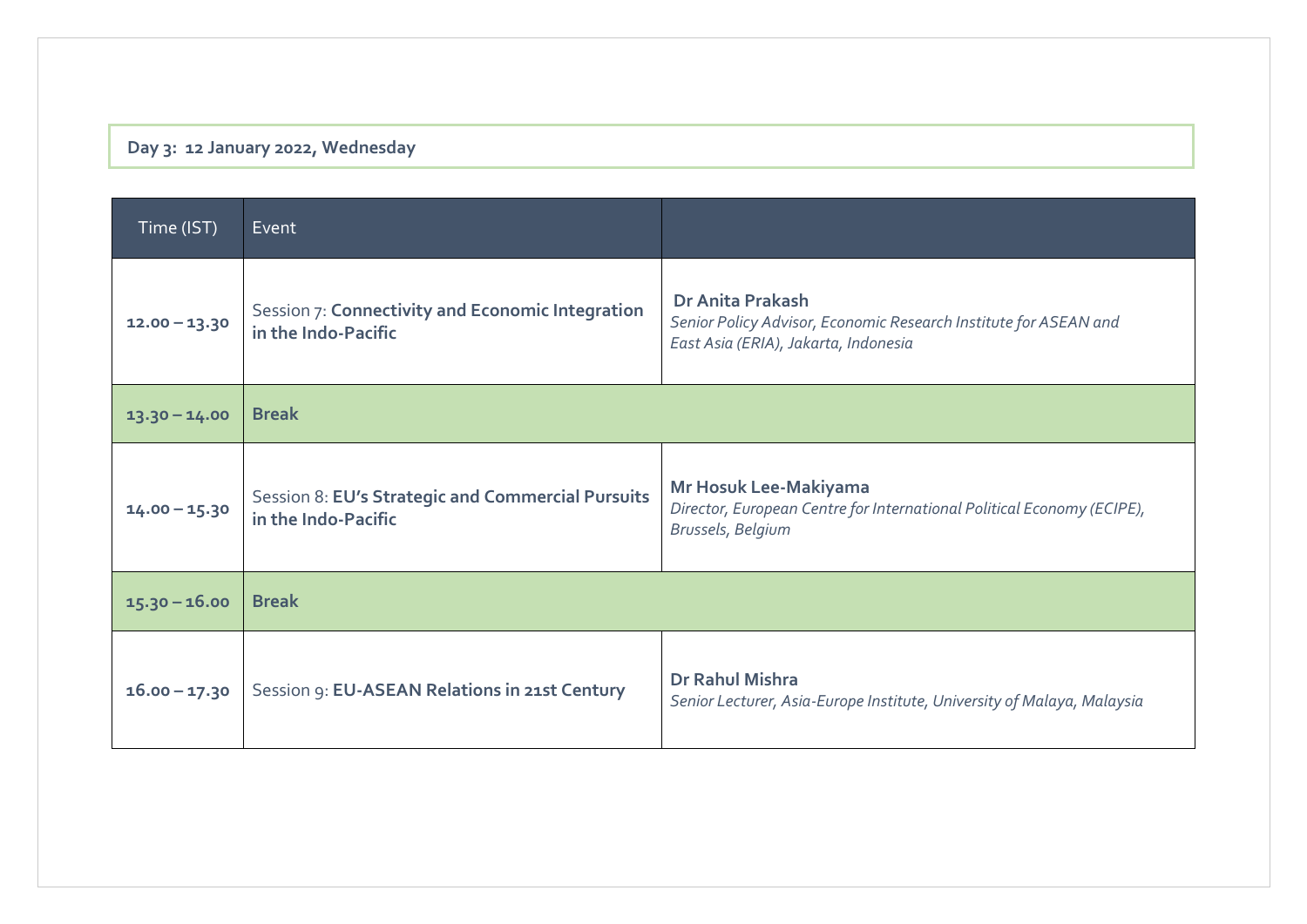## **Day 4: 13 January 2022, Thursday**

| Time (IST)      | Event                                                                               |                                                                                                                                                                                         |
|-----------------|-------------------------------------------------------------------------------------|-----------------------------------------------------------------------------------------------------------------------------------------------------------------------------------------|
| $12.00 - 13.30$ | Session 10: International Politics of Climate<br><b>Change in EU-Asia Relations</b> | Dr Dhanasree Jayaram<br>Assistant Professor, Department of Geopolitics and International<br>Relations (DGIR), MAHE                                                                      |
| $13.30 - 14.00$ | <b>Break</b>                                                                        |                                                                                                                                                                                         |
| $14.00 - 15.30$ | Session 11: Presentation by Participants                                            |                                                                                                                                                                                         |
| $15.30 - 16.00$ | <b>Break</b>                                                                        |                                                                                                                                                                                         |
| $16.00 - 17.30$ | Session 12: Health in EU-Asia Relations                                             | <b>Dr Helmut Brand</b><br>Jean Monnet Professor and Head, Department of International Health,<br>Maastricht University and<br>Founding Director, Prasanna School of Public Health, MAHE |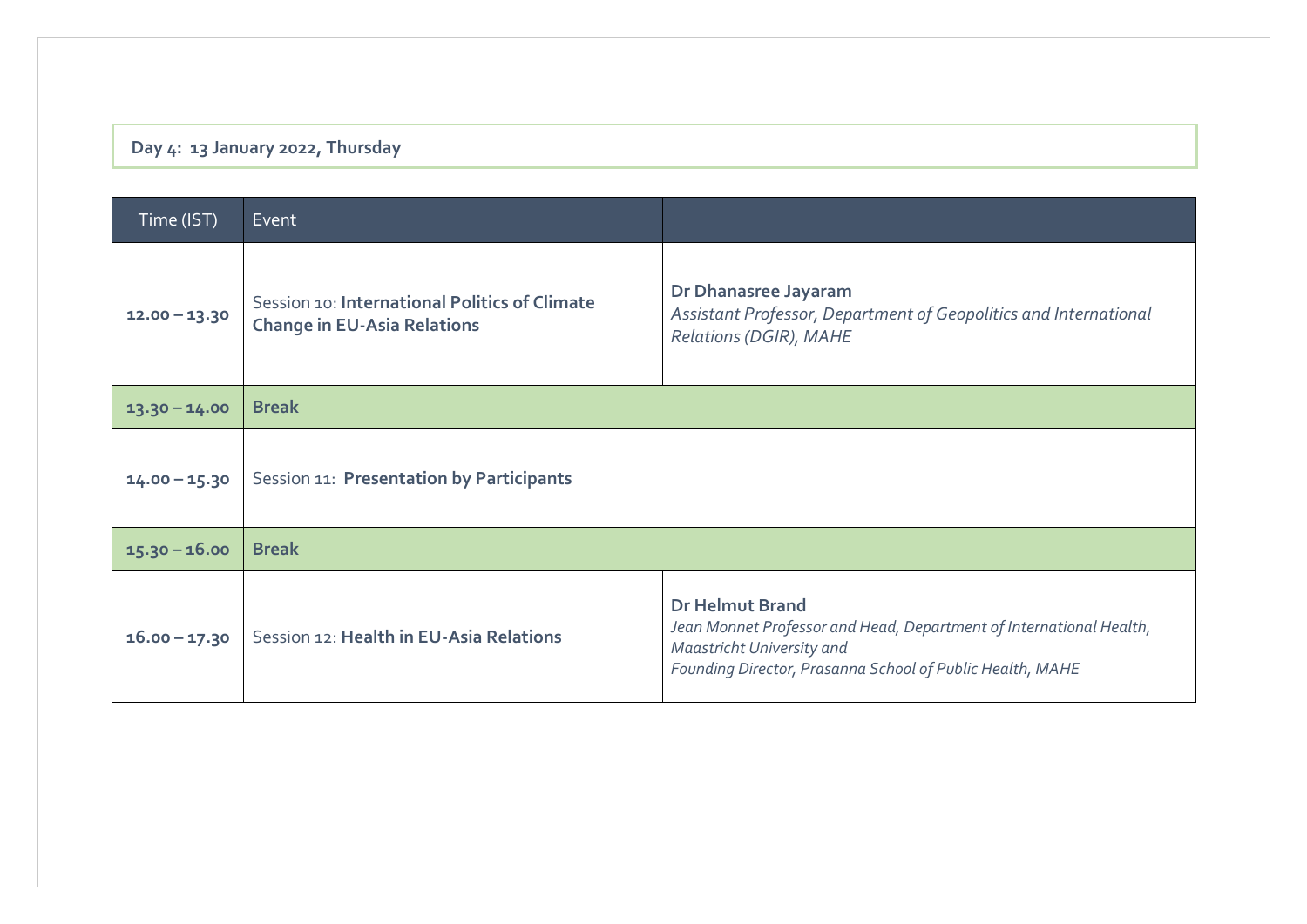#### **Day 5: 14 January 2022, Friday**

| Time (IST)      | Event                                                                                                                           |                                                                                                                                                                |
|-----------------|---------------------------------------------------------------------------------------------------------------------------------|----------------------------------------------------------------------------------------------------------------------------------------------------------------|
| $12.00 - 13.30$ | Session 13: Maritime Security in the Indo-Pacific:<br><b>Growing Role of Europe in Asia</b><br>Moderated by Dr Yatharth         | Dr Eva Pejsova<br>Senior Fellow, Brussels School of Governance and Associate Fellow,<br>Fondation pour la Recherche Strategique (FRS)                          |
|                 |                                                                                                                                 | <b>Captain Dr Gurpreet S Khurana</b><br>Professor, Naval War College (NWC), Goa                                                                                |
| $13.30 - 14.00$ | <b>Break</b>                                                                                                                    |                                                                                                                                                                |
| $14.00 - 15.30$ | Session 14: Connecting Europe and Asia: From<br><b>Connectivity to Global Gateway, from Asia-Pacific</b><br>to the Indo-Pacific | <b>Dr Michael Reiterer</b><br>Distinguished Professor, Centre for Security, Diplomacy and Strategy<br>(CSDS), Brussels School of Governance, Brussels, Belgium |
| $15.30 - 16.00$ | <b>Break</b>                                                                                                                    |                                                                                                                                                                |
| $16.00 - 17.30$ |                                                                                                                                 | Dr Yeo Lay Hwee<br>Director, European Union Centre in Singapore and Adjunct Fellow, S<br>Rajaratnam School of International Studies (RSIS), Singapore          |
|                 | Session 15: Challenges to EU-Asia Cooperation<br>Moderated by Ms Priya                                                          | <b>Dr Ulrike Liebert</b><br>Visiting Fellow, European University Institute - School of Transnational<br>Governance (EUI-STG), Italy                            |